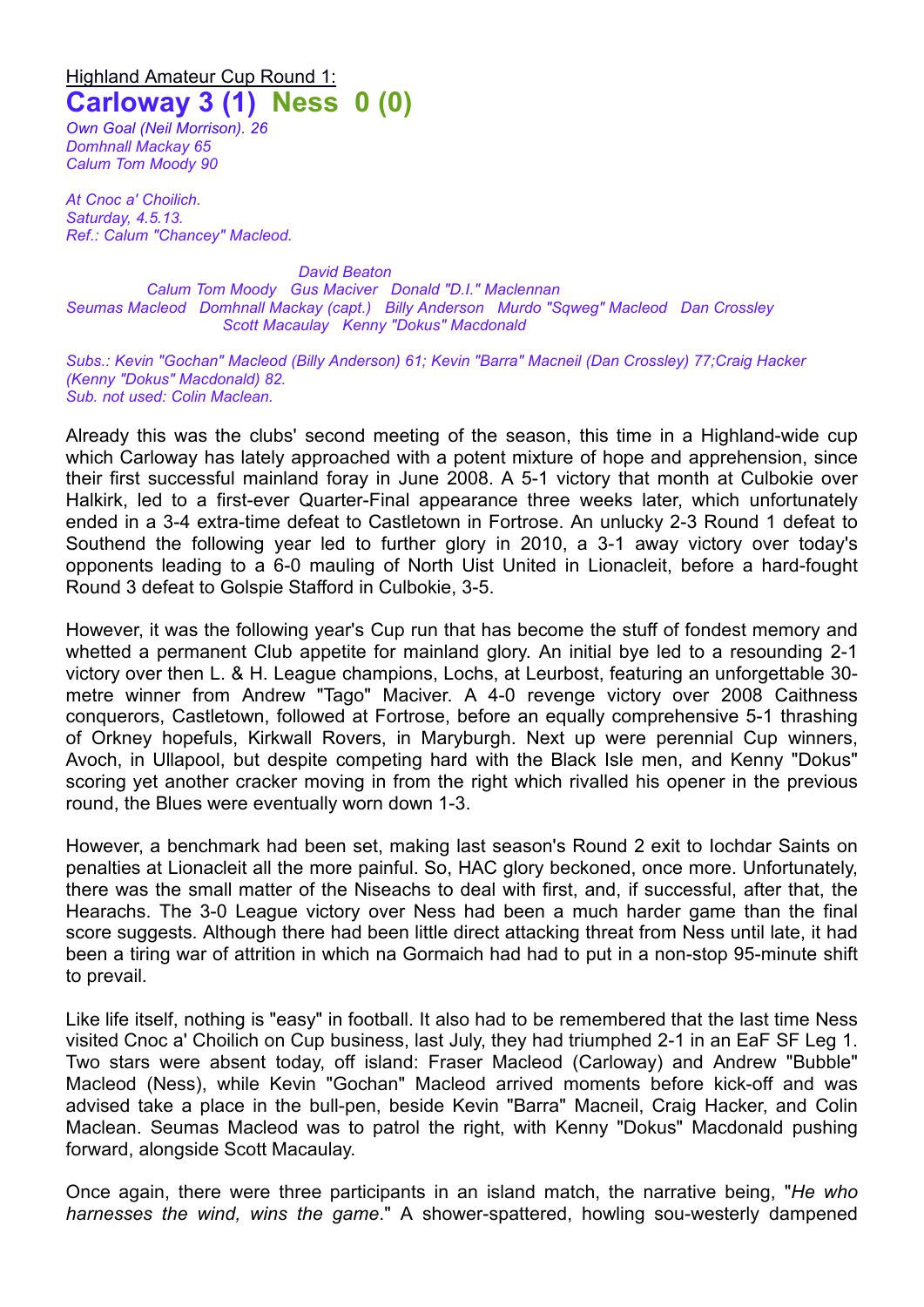creativity and fast co-ordinated movement and, although both teams attempted to play low and neat, Ness, with the gale behind them, repeatedly overshot any higher ball forward, while Carloway struggled to establish a cohesive rhythm. In 3 minutes a Niseach break down the left did see Rush-Taylor flight in a reasonable cross but Beaton reacted first to hold. On 16 minutes a breaking Macaulay was hauled down on the right edge of the box and the Blues tried to be inventive. "Dokus" joined the left of the wall; Anderson lined up to drive, but simply slipped it forward to Macaulay/Macleod? facing him, who flicked it rightwards to "Dokus", who had immediately moved to the right of the wall; but Ness were alive to the ruse smartly. "Dokus" was blocked 8 metres out; his second attempt was blocked and the rebound whacked off him and past.

On 19 minutes a swift move forward against a committed defence gave Dunlop a sight of goal centrally but his drive from 22 metres took off in the wind. A minute later "Dokus" was released down the left, and 20 metres from the bye-line, sent in a high diagonal cross towards the rushing Macaulay, who took it beautifully on the volley, 12 metres from goal to the right. However, it lacked power and Macsween read it well low to his left. Another dangerous cross/shot from the Niseach right, 20 metres from goal, was lifted on to the roof of Beaton's net, before Lady Fortune turned her back on the Greens.

On 24 minutes a golden diagonal from Mackay/Anderson? saw Macleod scamper down the right, control carefully, 10 metres from the bye-line, then send in a vicious, low, square pass to the arriving Macaulay by the near post; but the speed of the ball tricked the striker and his marker, clicked onwards off his boot, and struck the unfortunate Morrison behind him below the knee, to cannon into the net on "Sweeney's" right (**1-0**).

It was a goal out of nothing; the pattern of the game remained unchanged, with both sides continuing to toil, relatively unsuccessfully, to create openings. On 28 minutes another Macaulay break on the right saw his attempted cross rebound backwards to "Sqweg", but his quick-fire cross found no takers. Four minutes later Ness's first real chance arrived when a searching diagonal from the right just carried too strongly for the arriving Russell-Smith, unmarked by the far post, and his attempted overhead kick, 12 metres from goal, slipped weakly past. On 36 minutes a Ness corner on the right was headed just over by Dunlop from 12 metres, and then the industrious Macaulay once more fought his way down the right, checked, cut in, and drove towards the near post, but Macsween anticipated it correctly.

On 40 minutes Carloway created the chance to create daylight between the teams. A "Dokus" move down the right saw him check 12 metres from the bye-line, double back, then send in a glorious left-foot cross high into the box. Crossley brought it down expertly with his chest on the penalty spot, looked up quickly, and then spoilt the party by sending a right-foot rocket over "Sweeney's" bar. And it could have got harder for na Gormaich one minute into added-on time: a beautiful Rush-Taylor free-kick 24 metres from goal, to the right, soared over the defensive line for Dunlop to lead a trio of breaking Niseachs to head home clinically to the helpless Beaton's left. Like Wednesday night at Goathill, it looked legitimate. However, once again, a linesman's flag was up. Apparently, the Ness men had taken a step too soon, before the ball had been struck. No wonder the Ness boys looked at the heavens, after this 45 minutes.

## **Half-Time: Carloway 1 Ness 0.**

It had been an even first-half between sides mainly employing similar ground-level, shortpassing styles, although the Blues had looked more dangerous, usually when resorting to their trademark diagonal defence-splitters. High balls either way had been useless. Immediately, Carloway changed their strategy, visibly determined to use the wind, via over-the-defence balls and shoot-on-sight tactics. A heavy push forward had clearly been decided over the half-time Lucozade. A break on the left saw the ball whipped into the box, then relayed onwards to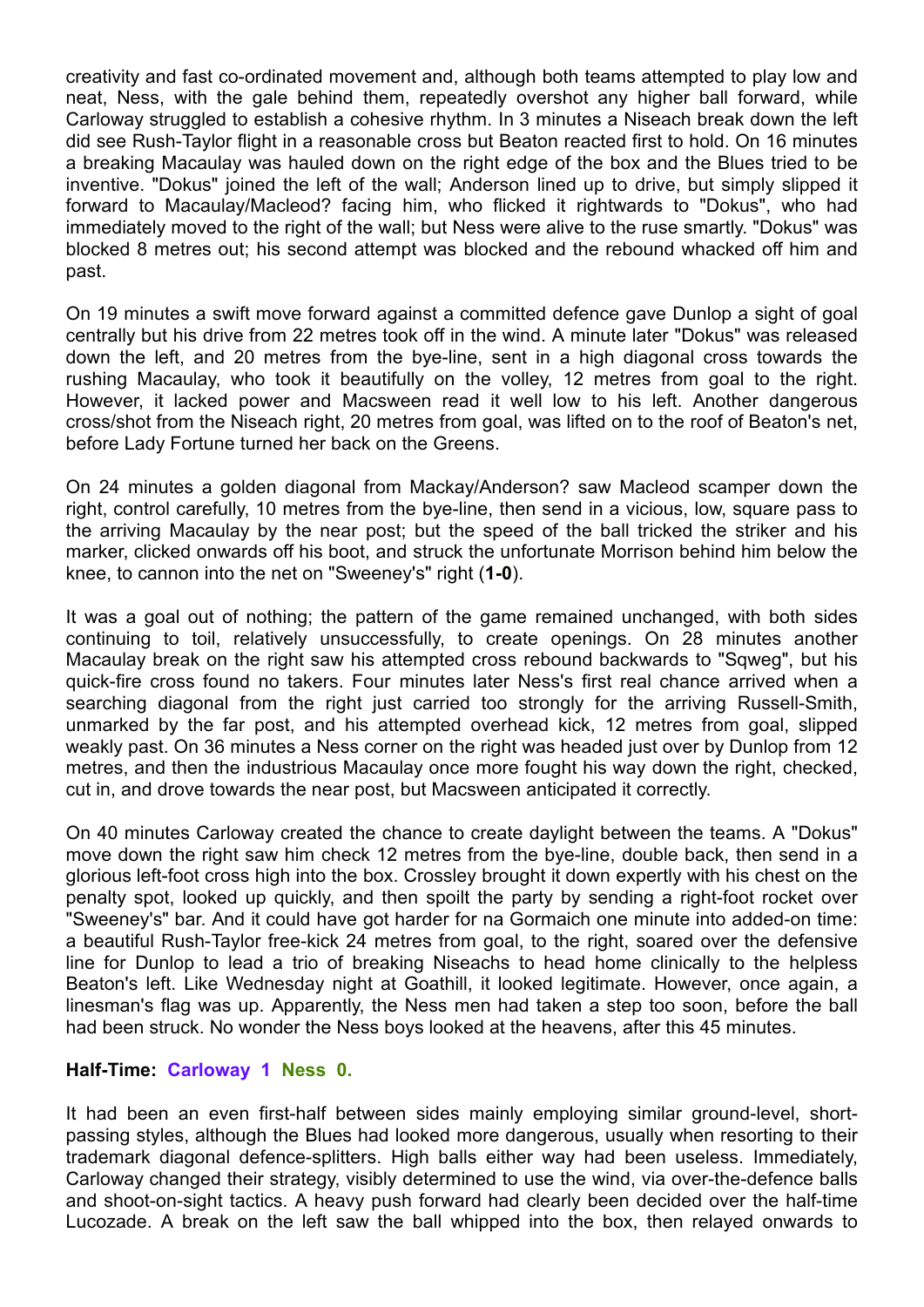Seumas Macleod coming in fast on the right but his snapshot from 16 metres was brilliantly tipped on to the top of the bar and over by "Sweeney".

Ness replied with a Rush-Taylor corner on the right which came across head-high and skited backwards of a lunging Carloway head to Stephen Boyd coming in fast in the centre, but his bullet-header zoomed just over from 12 metres. On 49 minutes Crossley tried his luck from 24 metres but his hopeful attempt flew a metre over the bar.

Then, in the best move so far in the game, a swift inter-passing movement from Crossley, Macaulay, and "Dokus", recalling David Martin, Nomie, and "Lava" in their heyday Lochs days, ended with Crossley releasing Macaulay to the left bye-line, and his perfect low cross being fired just outside Macsween's right-hand post by "Dokus". At last, the Blues were using the wind profitably, and the pace and aggression of substitute, "Gochan" was clearly registering. On 61 minutes Scott MacAulay met a "Dokus" cross from the right in the box,14 metres out, but headed out wide to the right. A minute later "Sweeney" nearly had egg on his face when his duffed goal-kick was returned *tout de suite* by "Dokus" from 20 metres but reacted magnificently to get across and back in time to tip over his bar. From the resultant Macaulay corner on the right, "Gochan" headed just past from 12 metres in the centre.

Then a piece of opportunism from Domhnall Mackay gave na Gormaich a cushion: the Niseachs began a move out of defence on the right but a loose pass on the centre line into the centre was intercepted by the Carloway captain. Mackay took a few paces forward, then from 30 metres thwacked forward a low daisy-cutter, which was accelerated by the gale low past an unsighted keeper to his right (**2-0**).

A minute later "Gochan" escaped his marker on the right but the wind sped the racing ball away from him and over the bye-line; and then "Sweeney" had to move, yet again, to tip a flighted wind-borne ball on to his bar and away. From the Crossley corner on the left, Moody reverseheaded down to Mackay but his reaction header whizzed over from 12 metres.

Ness were still playing neatly from the back but lack of a wise, older head in central midfield (a Cheocaidh, maybe?) or a target up front meant all the Russell-Smith-led ingenuity fizzled out 20 metres from the Carloway goal. On 76 minutes the indomitable Macaulay burst through the centre like a force of nature, then laid off to "Gochan", 20 metres from goal but his low drive crept outside Macsween's right-hand post. Three minutes later Russell-Smith shot over Ness's last real opportunity from 22 metres in the centre. A minute later a short corner by Macaulay on the left, returned to him by "Gochan", was fired across high to the far post, but Moody headed straight to "Sweeney" at the near post from 14 metres.

The game was clearly winding down when the irrepressible "Gochan" broke down the left on 86 minutes and into the box, but his shot from 20 metres was pushed away for a corner by the keeper. Then out of nowhere, for the third time this afternoon, Carloway grabbed another, to clinch the tie. Macaulay, evidently not switched off yet, forced his way down the left, more through defenders than round them, to the bye-line, then turned inwards. His release sped across goal, 12 metres out, escaping everyone to travel to Moody coming in on the right, and he stroked the ball home past the unguarded Macsween (**3-0**).

## **Full-Time: Carloway 3 Ness 0**

Not the most entertaining match to watch, and most likely to compete in, due to the rather awkward conditions both sides had to endure. Nevertheless, the Blues should look on this as a satisfactory, if uninspired, afternoon's work. As in the previous fixture, there was little direct attacking threat from Ness (how they need a striker!), yet it was an exhausting afternoon, as Ness's young bucks made Carloway run and compete throughout, though, perhaps, it was this